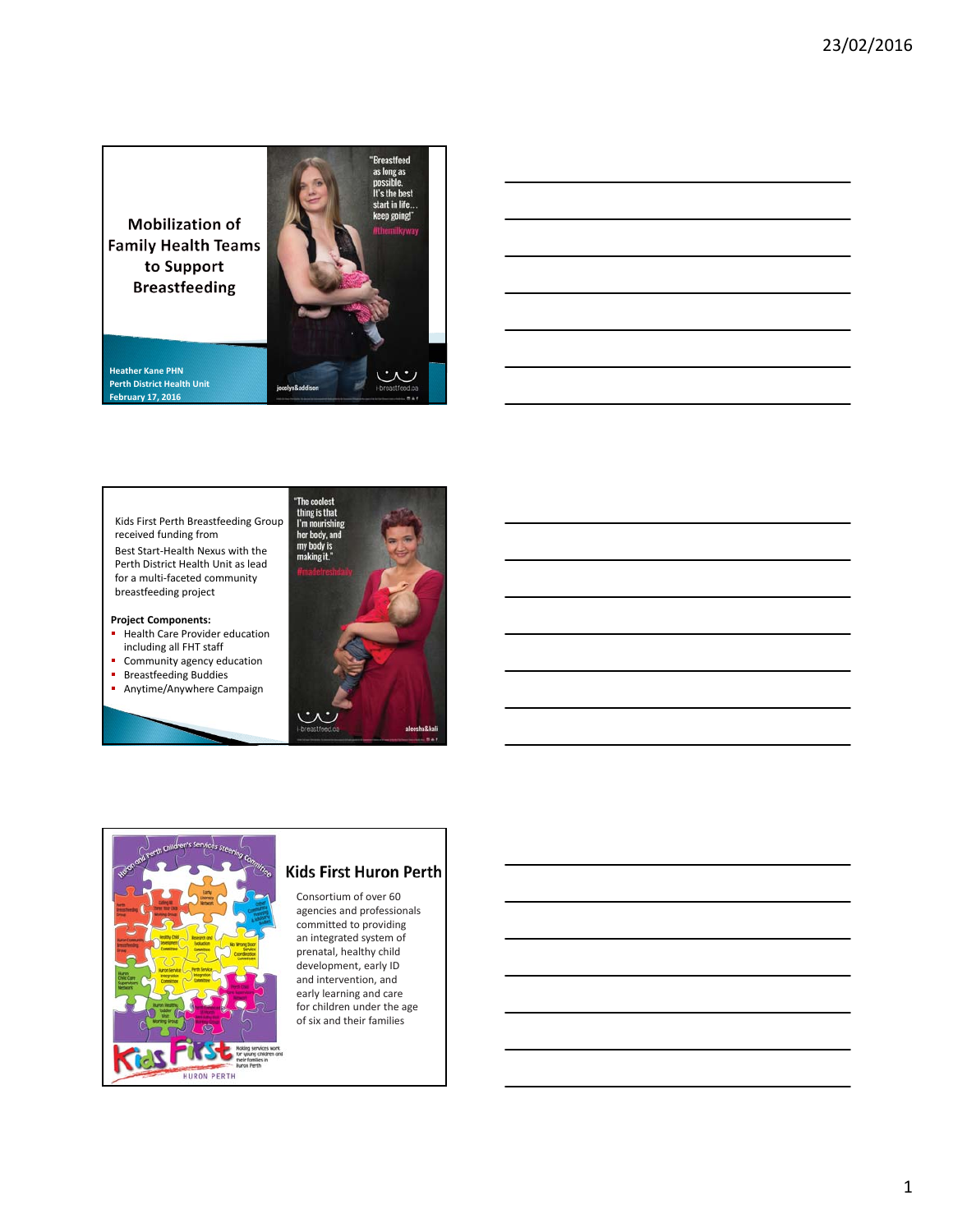## **Kids First Perth Breastfeeding Group**

#### **Membership:**

- **Ontario Early Years (2)**
- Midwifery (2)
- Family Health Teams (3) and Registered Dietitian (1)
- Hospitals (2)
- **Private Breastfeeding Consultants (3)**
- $\bullet$  Doula (1)
- **Perth District Health Unit (2)**
- $\blacksquare$  Parent (1)



# **Education for Health Care Providers**

Contracted 0.2 FTE RN/LC from one Family Health Team (FHT) to be the lead for this component of the project Mar‐Oct

#### **Rationale:**

- Credible source for breastfeeding information and support
- Other FHTs would be more receptive to a fellow FHT nurse
- Act as lead contact for other FHTs
- Largest FHT and the closest in proximity to health unit
- Assigned to the FHT and not a GP which allowed flexibility



## **Education for Health Care Providers**

- Formed a sub-committee of Kids First Perth Breastfeeding Group
- **Representation from 3 of 4 FHTs on our group**
- **-** Recruited RN from remaining FHT

#### **Role of FHT Representatives was to:**

- Champion breastfeeding within their FHT
- **E** Liaise with staff and provide insight into FHT operations
- Assist with development and implementation of the HCP Environmental Scan
- Identify and remove BFI non-compliant materials using PDHU BFI Resource Checklist
- **Provide input into and manage the logistics for the breastfeeding** education sessions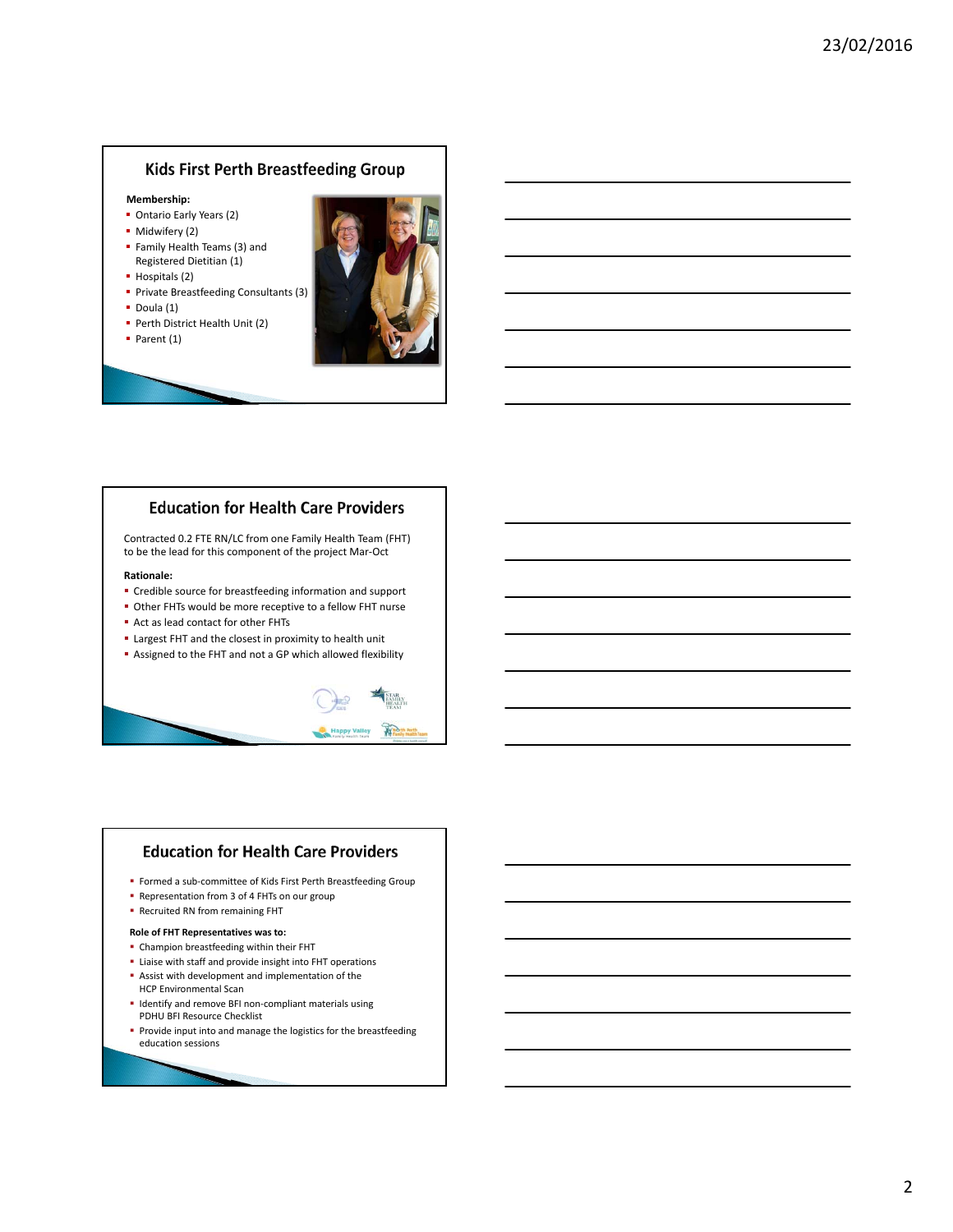### **Environmental Scan**

- **1. What professional references do you access to provide breastfeeding information for your patients?**
	- *Motherisk*
	- *Canadian Paediatric Society/PDHU website*
	- *UpToDate©*
- **2. What breastfeeding handouts/resources do you provide to your patients from prenatal to 6 weeks postpartum?** 
	- *PDHU Your Guide to a Healthy Pregnancy*
	- *Today's Parent Magazine*
	- *PDHU Your Guide to a Healthy Newborn*
- **3. Are you interested in attending a session on current research and best practices related to breastfeeding?** *Majority of respondents indicated interest*



# **Education Sessions Planning**

**Explored with FHT reps options** for breastfeeding education (length, presenter, location, cost)

### **Considerations:**

- CME credits-preferred, not feasible
- Budget (speaker, food, in-kind)
- **Speaker credibility (Dr. Lisa Graves)**
- 8 FHT sites on site preferred Time constraints ‐ majority requested 1 hr
- **Space and AV equipment needs**

### **Education Sessions - Implementation**

■ PDHU Leads developed presentations - input from FHT reps and 2 physician champions (paediatrician and GP)

#### **Key Messages:**

- **Populations with lower rates of breastfeeding**
- **Importance of breastfeeding and the risk of formula**
- **Health Canada infant feeding recommendations**
- Medical indications for supplementation
- **Perth County surveillance data**
- Best practices informed decision making, resources
- Role of FHT related to breastfeeding
- Community supports and services, early referrals (HBHC)
- **Shared the Anytime/Anywhere campaign resources**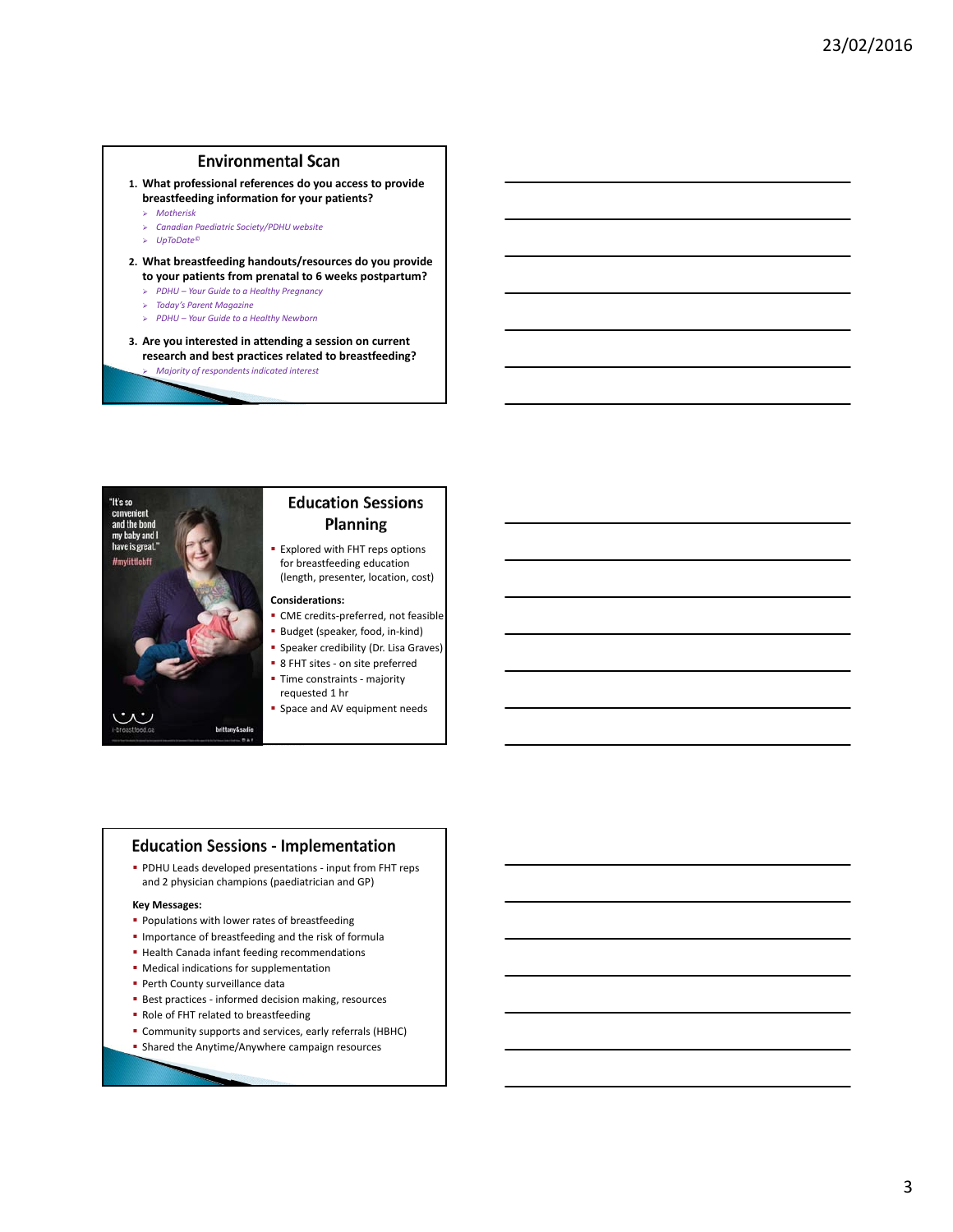### **Education Sessions - Evaluation**

- **Created post education session evaluation**
- Physician attendance: 32/46
- Staff attendance: FHT RN/RPN, Nurse Practitioners, Dietitian,
- Executive Directors, Administrative Staff, Lab Student, Hospital RNs **Evaluation responses: 42**

### **Evaluation Questions:**

**1. Overall, how satisfied were you with the:** a) Quality of information delivered *(98% ‐ satisfied/very satisfied )* b) Presentation style *(100% ‐ satisfied/very satisfied)*

# **Education Sessions - Evaluation**

- **2. How relevant were the topics to your work?**
	- a) Breastfeeding recommendations *(86% very relevant/relevant)*
	- b) Medical reasons for supplementations *(81% very relevant/relevant)*
	- c) Breastfeeding surveillance *(81% very relevant/relevant)* d) FHT environmental scan results *(79% very relevant/relevant)*
	-
	- e) Infant feeding: informed decision making *(86% very relevant/relevant)* f) Community breastfeeding resources *(84% very relevant/relevant)*



## **Education Sessions - Evaluation**

**3. What was the most important piece of information that you learned from this presentation?**

*Community resources and supports (overwhelmingly)*

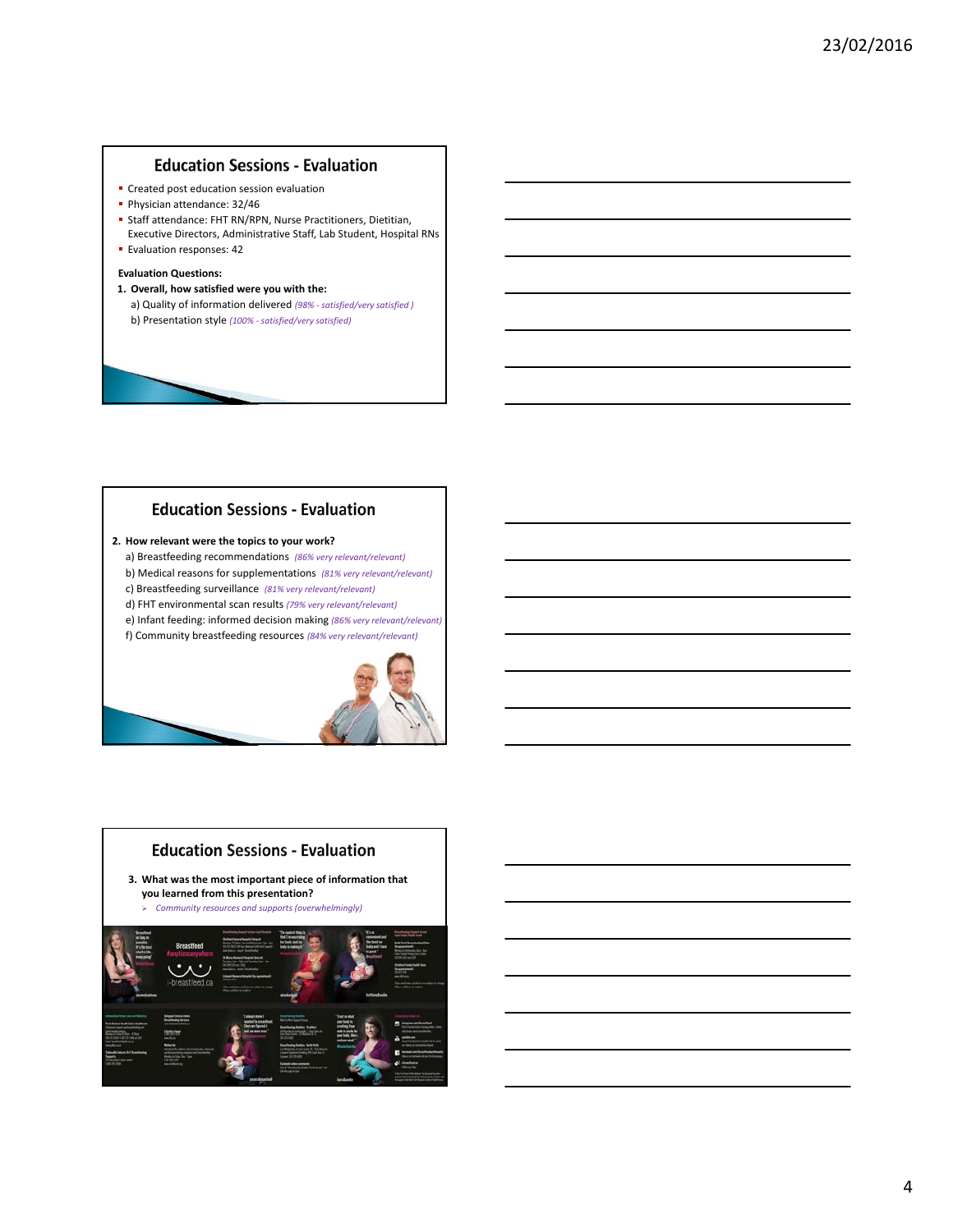## **Education Sessions - Evaluation**

- **4. How do you plan to apply this new learning?**
	- a) In my day‐to‐day work *(69%)*
	- b) In my team/department meetings *(31%)*
	- c) My external committee or partners *(12%)*
	- d) In my personal life *(14%)*
	- e) I am already applying some of the strategies discussed *(12%)*
	- f) Other, please specify *(10% ‐ administrative staff)*

#### **5. Do you have suggestions for additional breastfeeding learning needs?**

*Very minimal responses*

#### **Successes:**

- **Strengthened the importance** of breastfeeding and the need to enhance services
- Recognition of joint ownership for ensuring breastfeeding supports (partnership meetings)
- **Ongoing collaboration between** the FHT reps to meet, discuss and share BFI implementation strategies (policy development and resources)
- Physician champion support
- Allied HCP support increased





### **Successes:**

- other components of the Best Start‐Health Nexus
- Anytime/Anywhere Campaign:
- 
- 
- 
- Community Breastfeeding
- 
- $\triangleright$  New graphic design images
- 
-